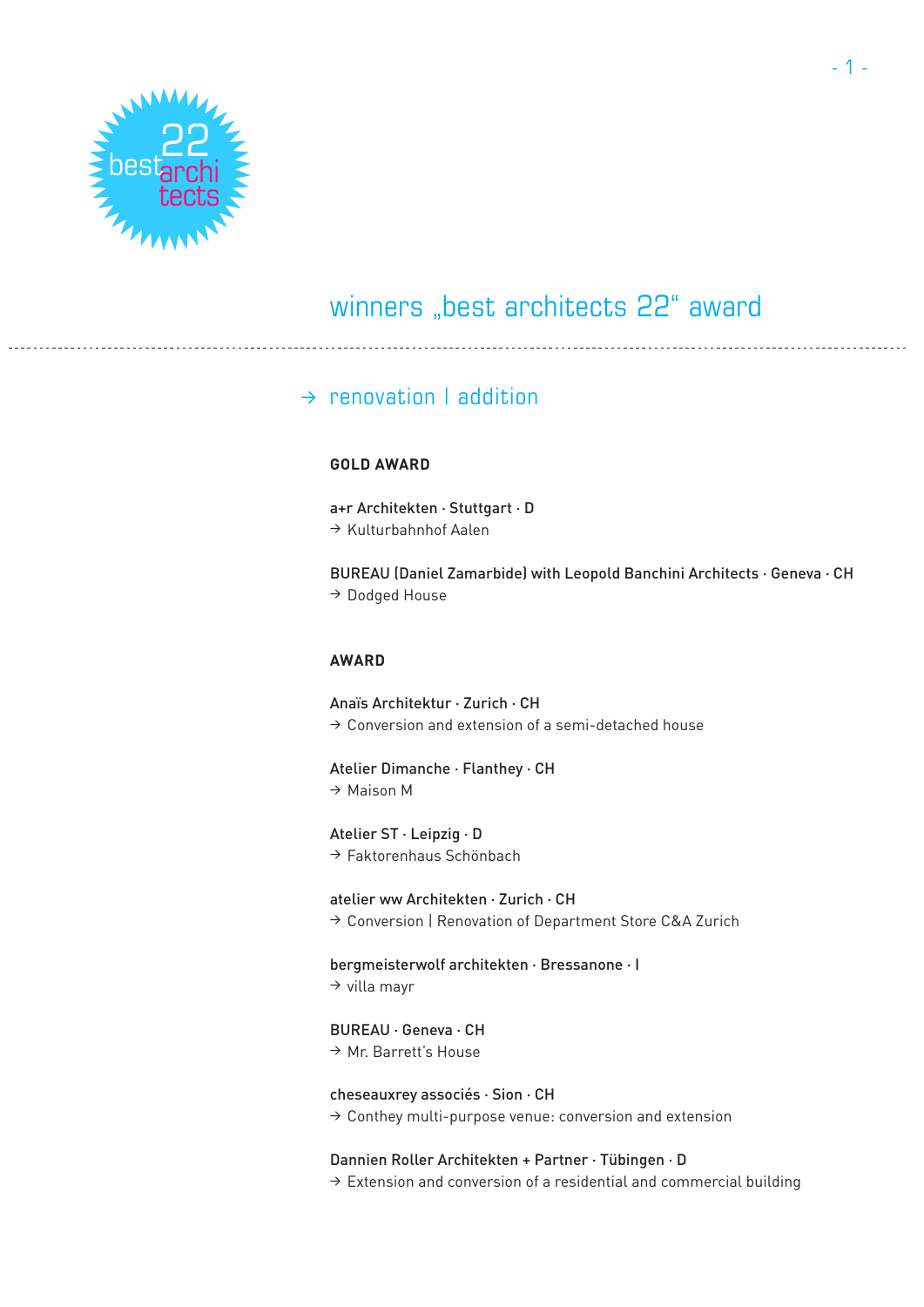

### $\rightarrow$  renovation I addition

### **AWARD**

Marc Flick – Architekt · Mainz · D  $\rightarrow$  Wendenius court

Roman Hutter Architektur · Lucerne · CH  $\rightarrow$  Gluringen barn

Kast Kaeppeli Architekten · Basel · CH → Renovation and addition of Spitalacker Primary School Bern

Marques Architekten · Lucerne · CH

<sup>&</sup>gt; Davos Ice Stadium

Nidus Studio · Düsseldorf · D <sup>&</sup>gt; Bruno Lambart House

Rapin Saiz Architectes · Vevey · CH  $\rightarrow$  Renovation and extension of a villa

Luca Selva Architekten · Basel · CH

 $\rightarrow$  Conversion of a printing plant into loft apartments

büro voigt · Leipzig · D <sup>&</sup>gt; Forest House Tellerhäuser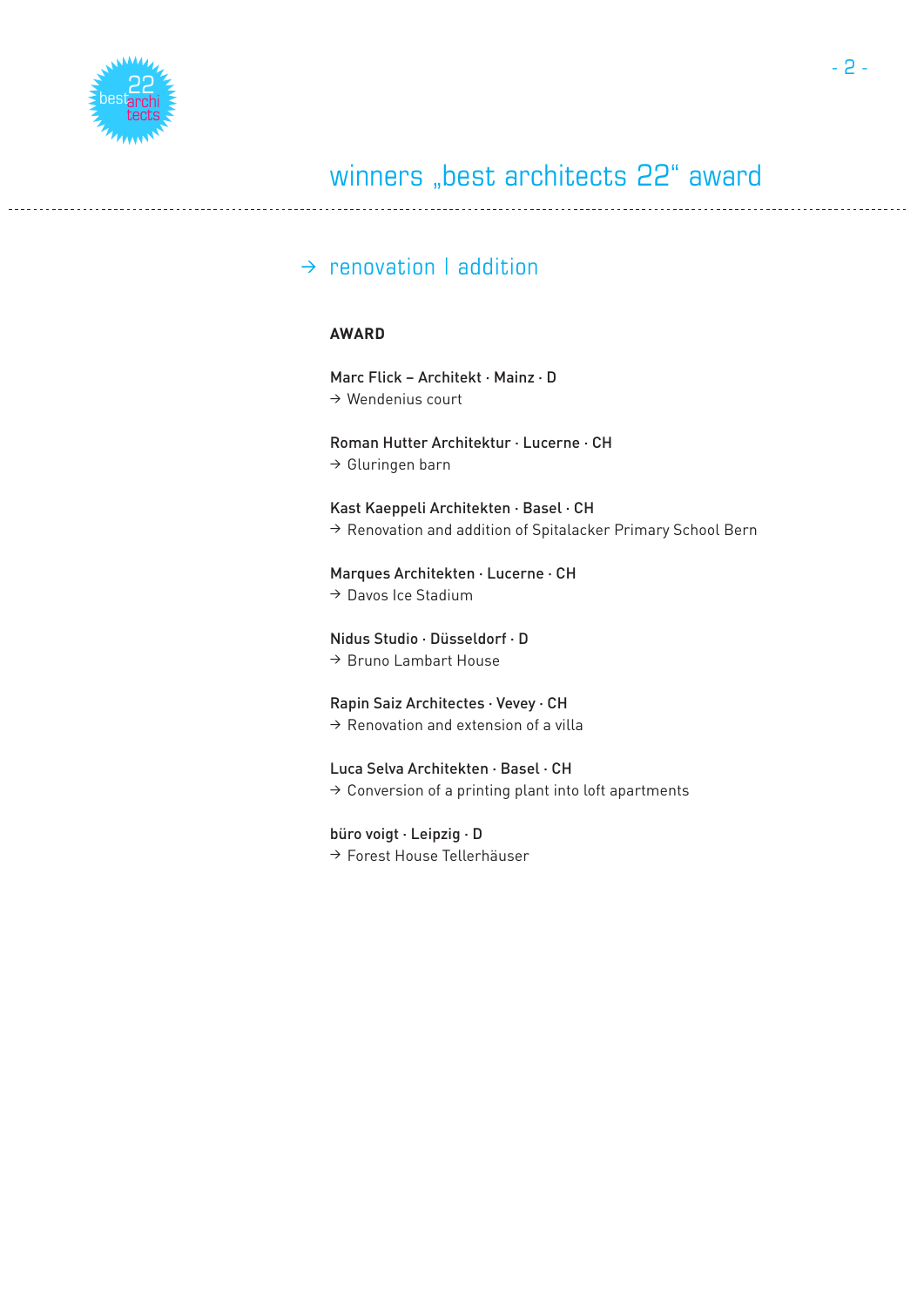

### $\rightarrow$  residential single-family

### **GOLD AWARD**

Käferstein & Meister Architekten · Zurich · CH <sup>&</sup>gt; Three-family house «George»

Luca Selva Architekten · Basel · CH <sup>&</sup>gt; Courtyard House

### **AWARD**

Oliver Christen Architekten · Baden · CH  $\rightarrow$  Replacement of Aulina holiday house

Clou Architekten · Lucerne · CH <sup>&</sup>gt; Single-family house Pantloo

DF DC · Paradiso · CH <sup>&</sup>gt; Pyramid House

Fruehauf, Henry & Viladoms · Lausanne · CH  $\rightarrow$  Swiss residence in Mexico City

Martin Gruber Architekt · Bressanone · I  $\rightarrow$  Freeform

Roman Hutter Architektur · Lucerne · CH  $\rightarrow$  Residential House Reckingen

Pool Leber Architekten und Stadtplander · Munich · D <sup>&</sup>gt; House LOS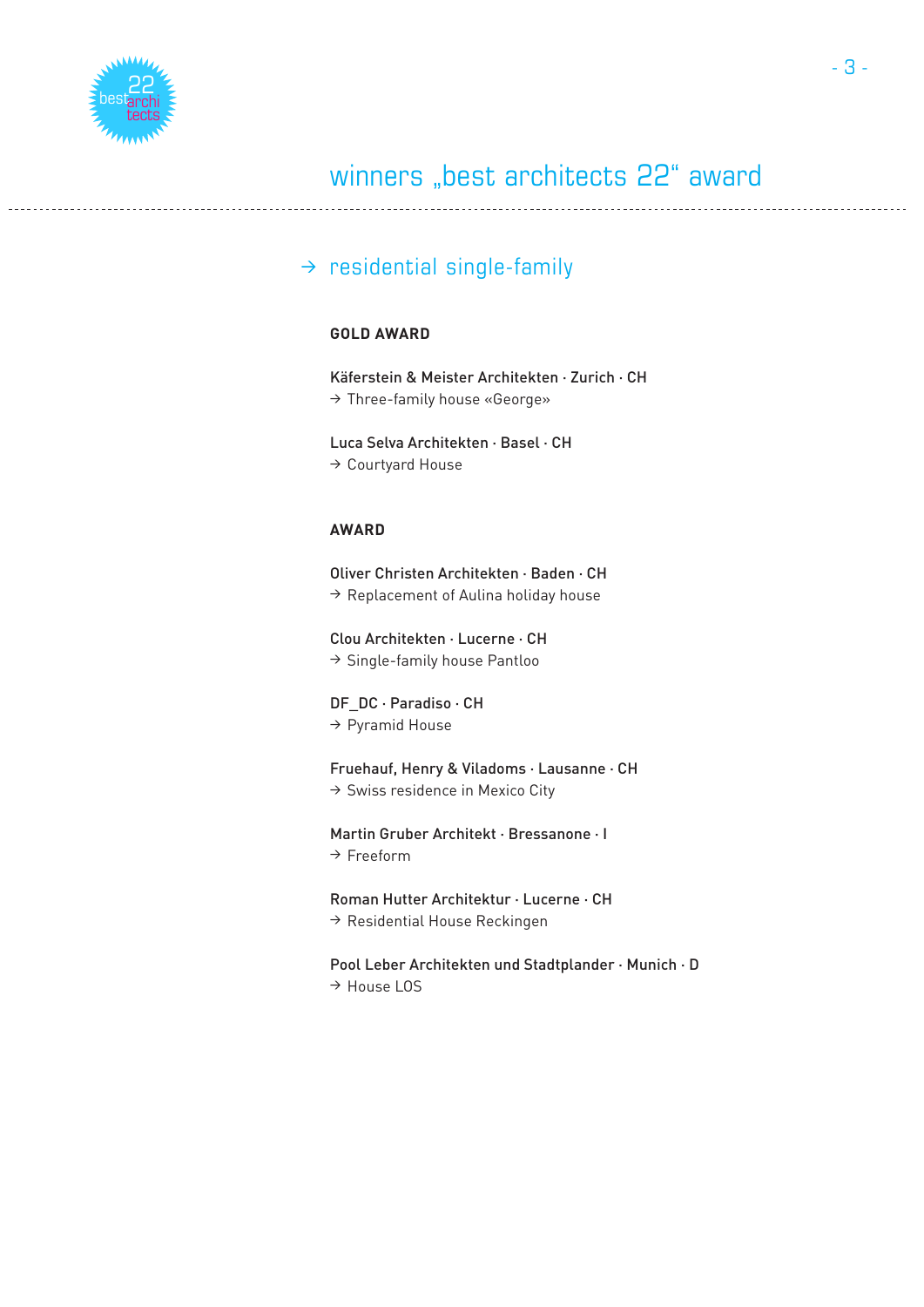

### $\rightarrow$  residential multi-family

### **GOLD AWARD**

Edelaar Mosayebi Inderbitzin Architekten · Zurich · CH  $\rightarrow$  Residential building Schulstrasse

Michael Meier und Marius Hug Architekten · Zurich · CH  $\rightarrow$  Bellariarain residential development

Peris+Toral Arquitectes · Barcelona · ES  $\rightarrow$  Social housing units in Cornellà

### **AWARD**

Aeby Perneger & Associés · Carouge · CH  $\rightarrow$  The new district of «Les Halles»

Arnold und Gladisch Architekten · Berlin · D  $\rightarrow$  Trio of buildings Henricistrasse – Home at the Auenwald

#### Baumberger & Stegmeier · Zurich · CH

 $\rightarrow$  New-build Witikonerstrasse

Lütolf und Scheuner Architekten · Lucerne · CH

 $\rightarrow$  Chlihus 2 residential development

#### Philippe Meyer · Carouge · CH

 $\rightarrow$  Construction of collective housing

### Modersohn & Freiesleben Architekten · Berlin · D

 $\rightarrow$  Four residential buildings in Berlin-Schmargendorf

#### Schneider & Schneider Architekten · Aarau · CH

<sup>&</sup>gt; Centurion High-Rise Tower, Brugg-Windisch

### W2H Architekten · Bern · CH

<sup>&</sup>gt; New-build Wylerhof, Bern

#### Architekten Wannenmacher + Möller · Bielefeld · D

 $\rightarrow$  Residential and commercial buildings on Oststrasse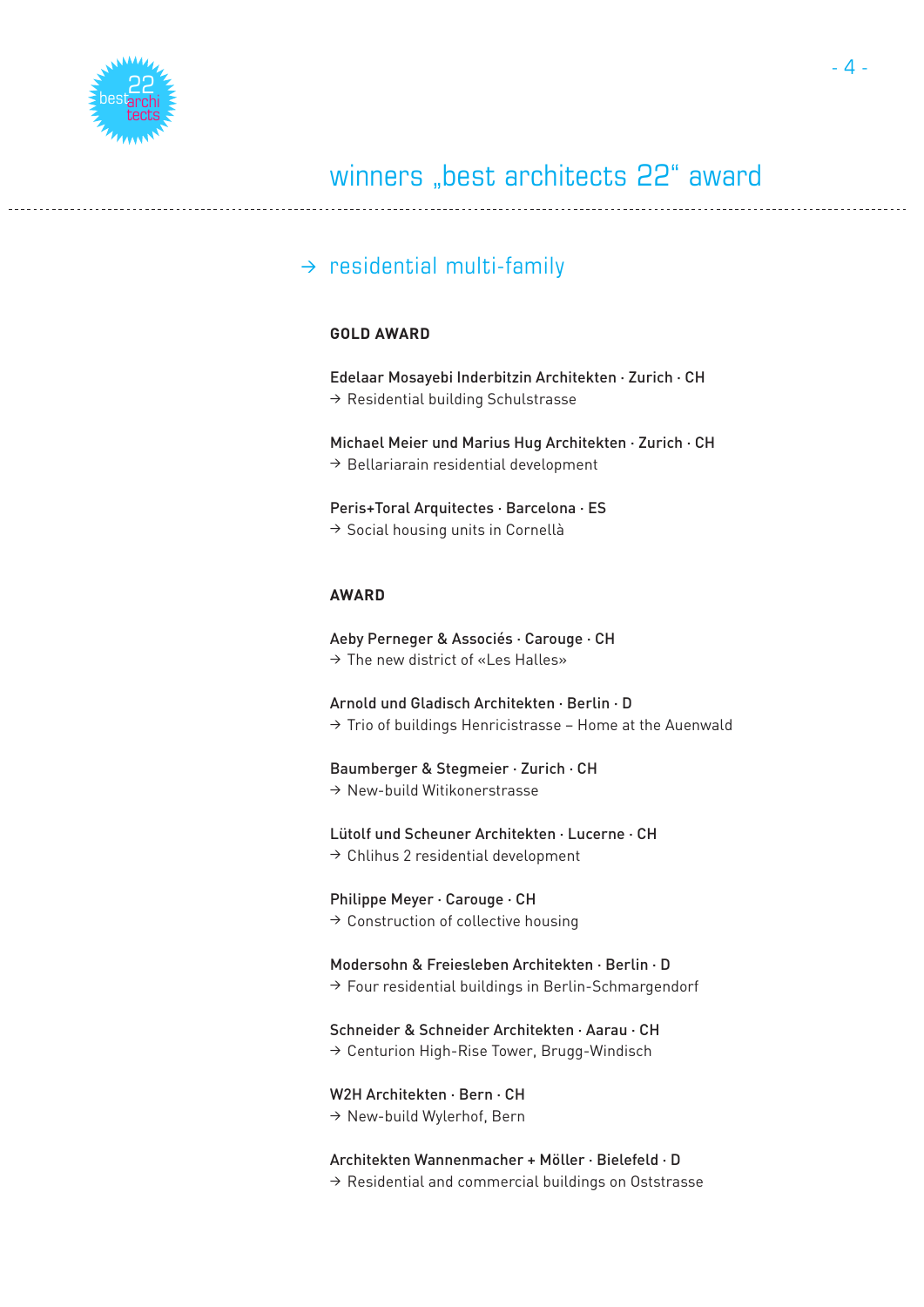

### $\rightarrow$  office/administrative buildings

### **AWARD**

Behles & Jochimsen · Berlin · D <sup>&</sup>gt; Haus der Wirtschaft – Nuremberg Chamber of Commerce and Industry for Middle Franconia Berrel Kräutler Architekten · Zurich · CH  $\rightarrow$  World Health Organisation Headquarters Berrel Kräutler Architekten · Zurich · CH  $\rightarrow$  Administration building UVEK, Ittigen Bögl Gierer Architekten · Munich · D  $\rightarrow$  Office building 55, MB campus in Sengenthal Burckhardt+Partner · Lausanne · CH <sup>&</sup>gt; New Swiss Embassy, Seoul Felgendreher Olfs Köchling Architekten · Berlin · D <sup>&</sup>gt; Johann Jacobs House Andreas Ferstl Architekten · Munich · D  $\rightarrow$  Bavaria 100 Joos & Mathys Architekten · Zurich · CH  $\rightarrow$  Residential and commercial building Kapellplatz Lucerne JSWD · Cologne · D  $\rightarrow$  New boiler house on Nordstern Campus

### LIMA architekten | Lisa Bogner und Tobias Manzke · Stuttgart · D

 $\rightarrow$  New building for Leinfelden-Echterdingen municipal utilities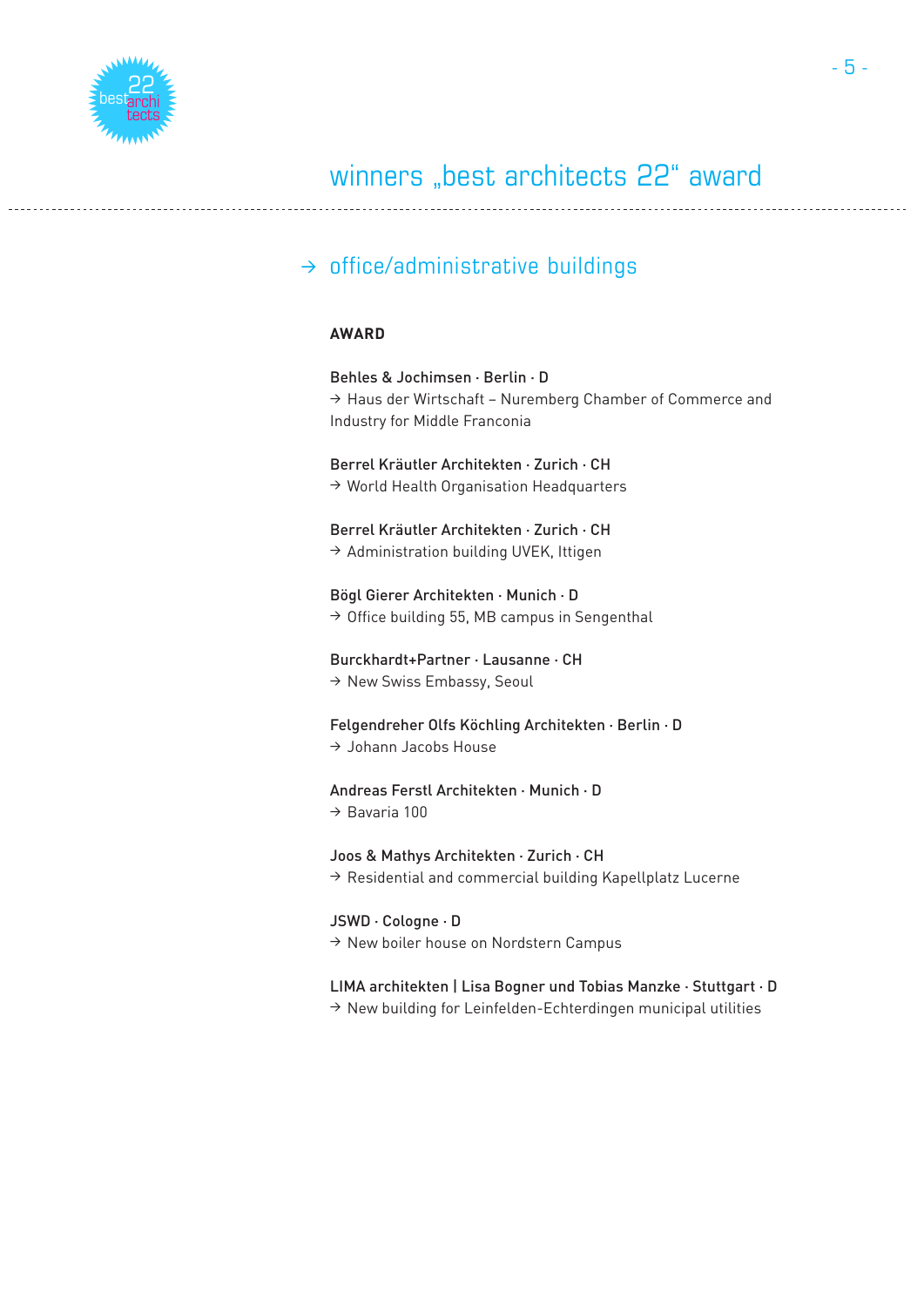

### $\rightarrow$  commercial/industrial buildings

### **GOLD AWARD**

pool Architekten · Zurich · CH <sup>&</sup>gt; VBZ bus garage / ERZ depot

### **AWARD**

Graber & Steiger Architekten · Lucerne · CH <sup>&</sup>gt; Komax AG Vertical Factory

Liechti Graf Zumsteg Architekten · Brugg · CH <sup>&</sup>gt; Wasserschloss treatment plant

lilin architekten · Zurich · CH  $\rightarrow$  New construction of Matzingen workshop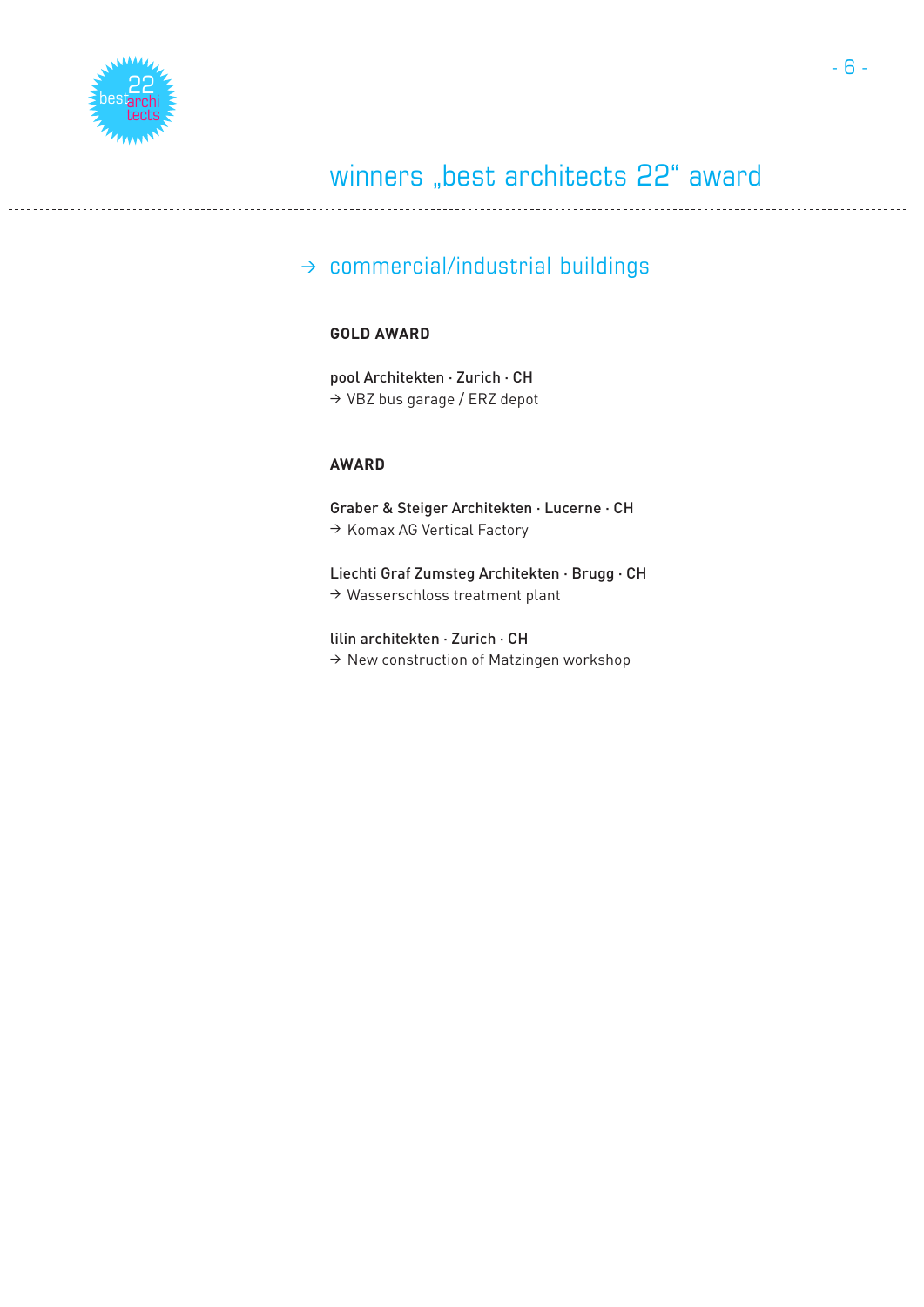

### $\rightarrow$  education buildings

### **GOLD AWARD**

Carlana Mezzalira Pentimalli · Treviso · I <sup>&</sup>gt; Music School of Bressanone

### **AWARD**

ARGE rollimarchini / wahlirüefli · Bern · CH  $\rightarrow$  Kindergarten Himmelrych, Ins

Bhend & Schlauri Architekten · Zurich · CH  $\rightarrow$  Careum Research and Education Building

Birk Heilmeyer und Frenzel Architekten · Stuttgart · D  $\rightarrow$  Day care centre in the park

Brandenberger Kloter Architekten · Basel · CH

 $\rightarrow$  Rüti double kindergarten, Winkel

#### camponovo baumgartner architekten · Zurich · CH

 $\rightarrow$  New build of the Aemtler D residential care building

Felgendreher Olfs Köchling Architekten · Berlin · D

<sup>&</sup>gt; Feld Primary School in Azmoos

hammeskrause architekten · Stuttgart · D

<sup>&</sup>gt; Physics school laboratory «Light & Schools» at the University of Hamburg

Heinle, Wischer und Partner · Stuttgart · D

→ Albert Ludwig University Freiburg, IMBIT (Institute for Machine-Brain Interfacing Technology) research building

### Kast Kaeppeli Architekten · Basel · CH

<sup>&</sup>gt; Double kindergarten Sissach

### nuak · Zurich · CH

 $\rightarrow$  Kindergarten and day school Depotstrasse, Bern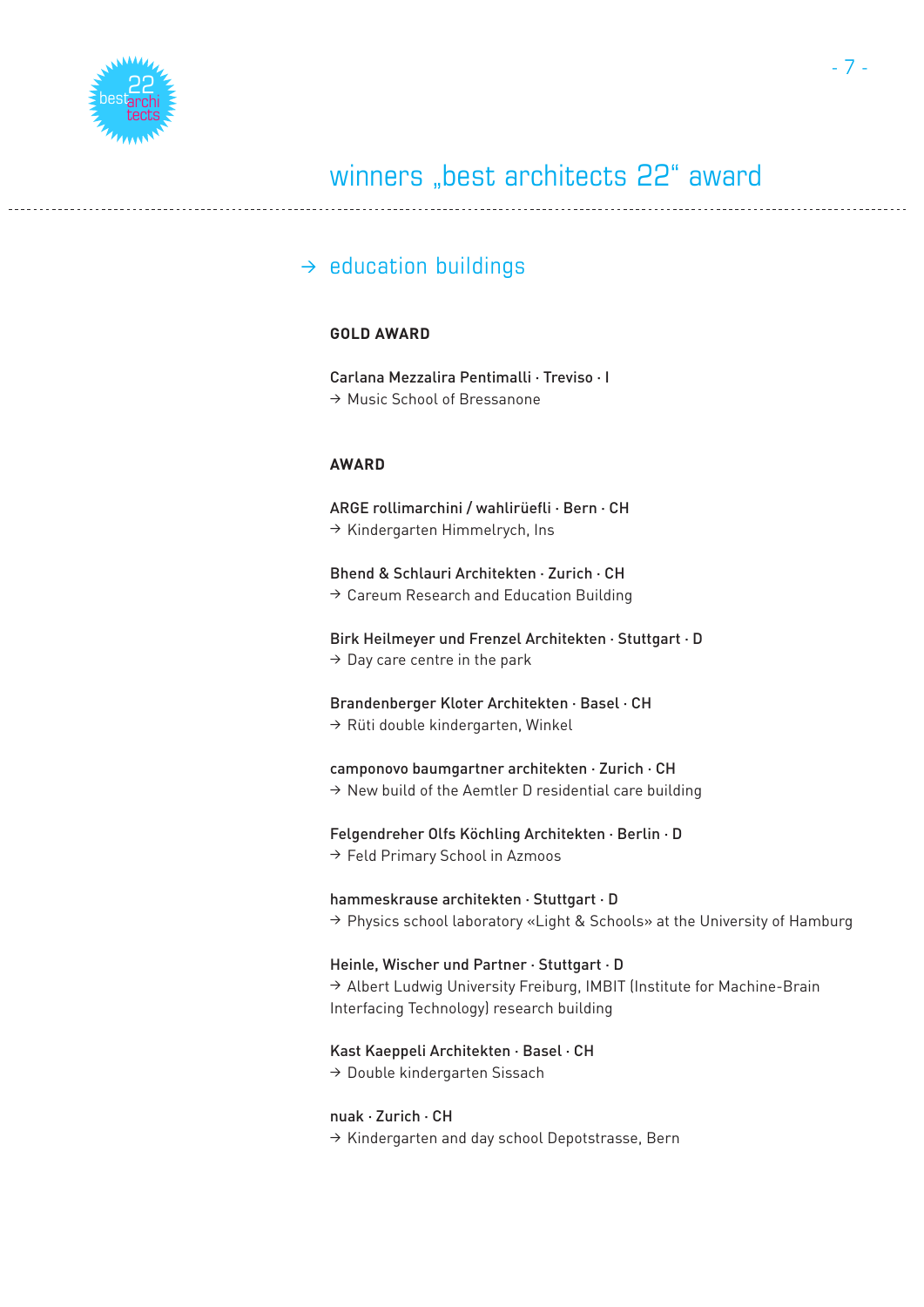

### $\rightarrow$  education buildings

### **AWARD**

pool Architekten · Zurich · CH <sup>&</sup>gt; House Adeline Favre, ZHAW, Department of Health

#### Schneider & Schneider Architekten · Aarau · CH

 $\rightarrow$  Laboratory building, University of Bern

schoch tavli architekten · Frauenfeld · CH  $\rightarrow$  Double kindergarten Brotegg

### Schulz und Schulz · Leipzig · D

 $\rightarrow$  Coppi-Gymnasium sports hall, Berlin

### SPREEN Architekten · Munich · D

 $\rightarrow$  House for Children Kirchheim

### SWAP Architektur · Vienna · AT

→ BOKU Ilse Wallentin House, Library and Seminar Centre, University of Natural Resources and Life Sciences, Vienna

### wulf architekten · Stuttgart · D

> Sports Centre School Campus Überlingen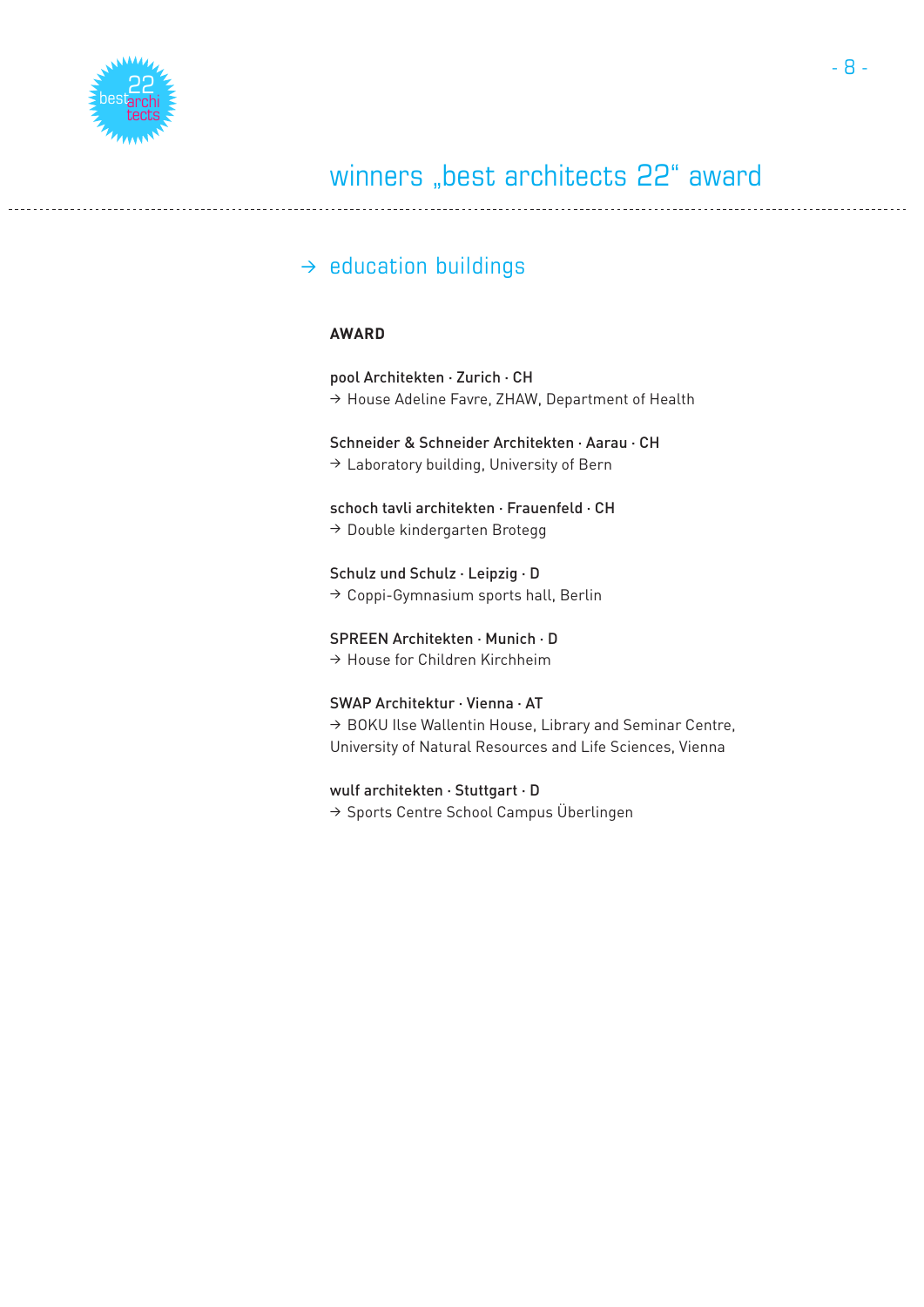

### $\rightarrow$  public buildings

### **AWARD**

a+r Architekten · Stuttgart · D <sup>&</sup>gt; Sporthalle+ AV1 Architekten · Kaiserslautern · D  $\rightarrow$  Culture hall Schaidt, Wörth am Rhein Baukooperative · Brand Laaben · AT  $\rightarrow$  Salon Neuhaus, a glass pavilion surrounded by green space Haefeli Architekten · Döttingen · CH  $\rightarrow$  House of Culture Rain Liechti Graf Zumsteg · Brugg · CH <sup>&</sup>gt; Generation House, Zurzach LOCALARCHITECTURE · Lausanne · CH  $\rightarrow$  The Bird Island House Longva arkitekter · Oslo · NOR <sup>&</sup>gt; Sola Town Hall Lorenz Architekten · Basel · CH <sup>&</sup>gt; St. Christophorus Church Centre, Basel Schmidlin Architekten · Zurich · CH  $\rightarrow$  Dorfschüür Würenlingen

Steimle Architekten · Stuttgart · D  $\rightarrow$  Remchingen town hall

Waechter + Waechter Architekten · Darmstadt · D  $\rightarrow$  WfbM – Workshop for Disabled People and MVZ – Medical Care Centre, Neuwied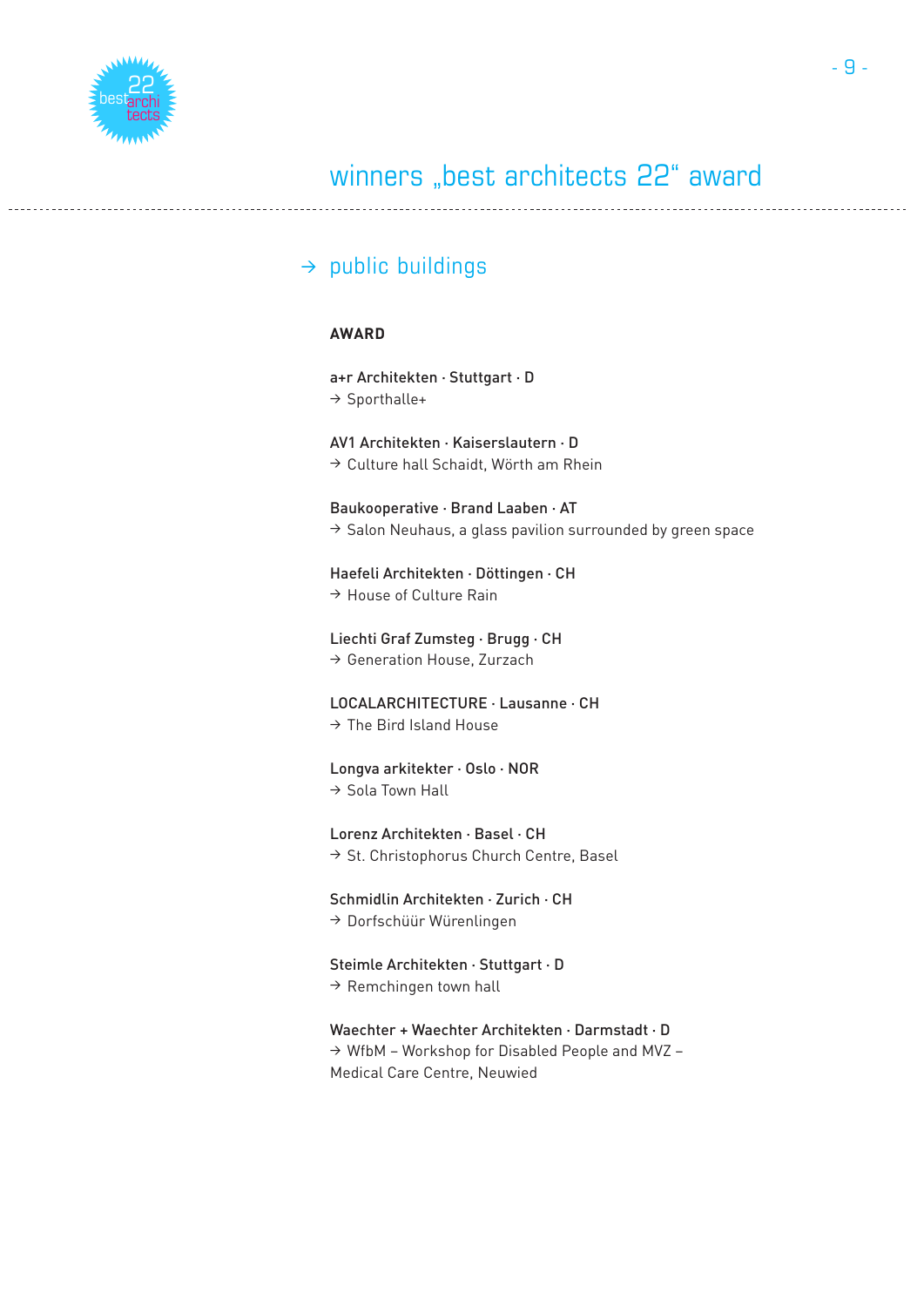

### $\rightarrow$  other buildings

### **GOLD AWARD**

Boltshauser Architekten · Zurich · CH  $\rightarrow$  Rammed earth tower, Cham

### **AWARD**

ARGE camponovo baumgartner architekten / Michele Broglia · Zurich · CH <sup>&</sup>gt; Dos Aguas, Rincon del Mar, Colombia

LP architektur · Altenmarkt · AT → Resurrection Chapel

Ludescher + Lutz Architekten · Bregenz · AT <sup>&</sup>gt; Fuchsegg Eco Lodge Hotel

Wild Bär Heule Architekten · Zurich · CH <sup>&</sup>gt; Innovation Centre Unterammergau